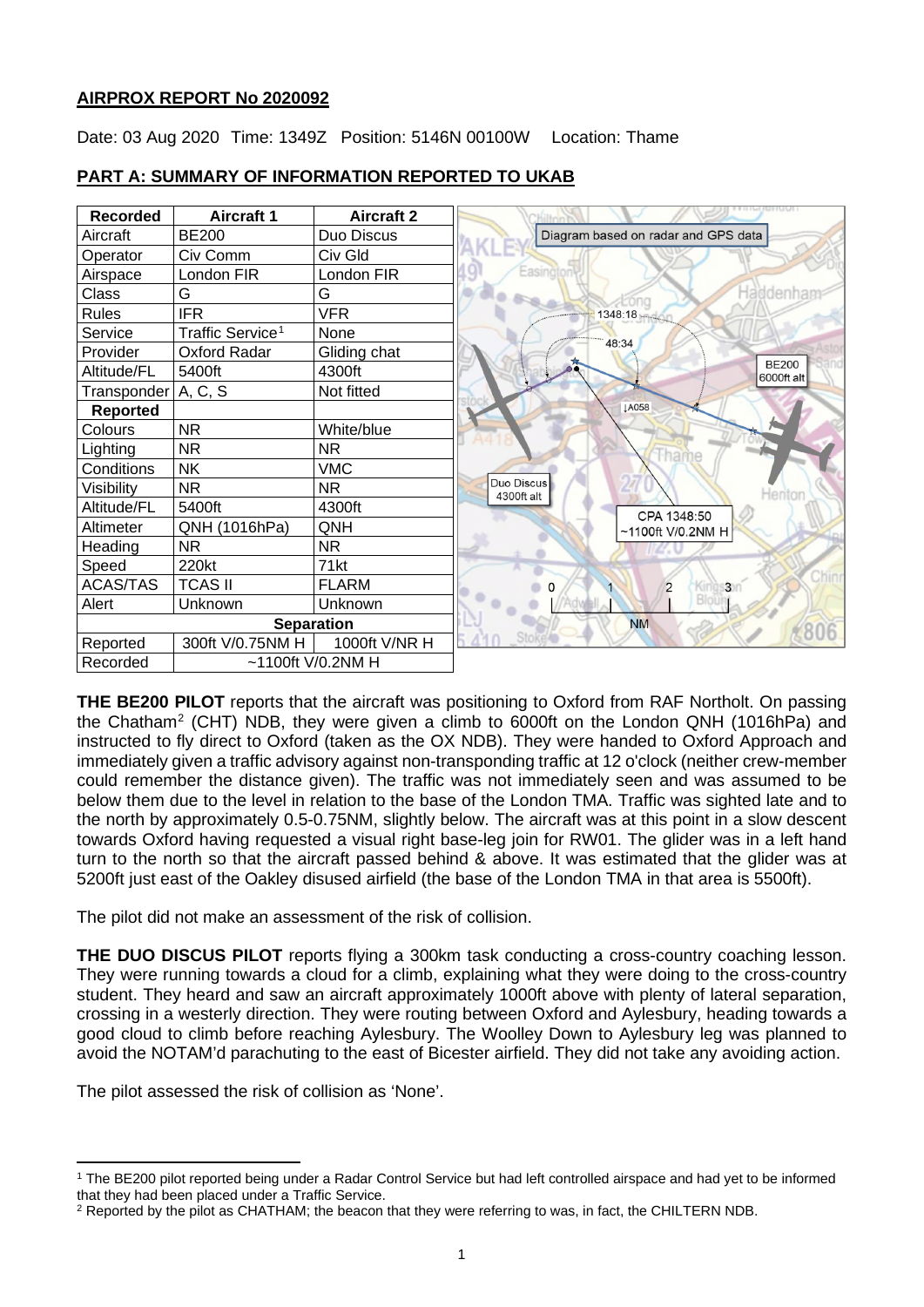**THE OXFORD CONTROLLER** reports that the BE200 was within controlled airspace when it called Oxford. The pilot reported visual with the aerodrome and requested a visual approach. The pilot was cleared for the visual approach and a descent not below 2500ft was issued, together with 2 pieces of Traffic Information on contacts outside controlled airspace. At the time the Traffic Information was passed, the aircraft was inside controlled airspace but the Traffic Information was passed within the spirit of Traffic Information passed in accordance with a Traffic Service, the default service for aircraft inbound to Oxford. All contacts were referred to as possible gliders as they were primary search radar (PSR) only returns. As the aircraft cleared controlled airspace it merged with a PSR return from its left as it was passing FL55 (the base of controlled airspace) in the descent.

## **Factual Background**

The weather at Oxford was recorded as follows:

METAR EGTK 031350Z 32011KT 270V350 CAVOK 20/07 Q1016=

#### **Analysis and Investigation**

#### **London Oxford Airport**

The controller provided timely and appropriate Traffic Information on conflicts outside controlled airspace to an aircraft leaving controlled airspace. A quick 'straw poll' of radar controllers all agreed that they would not expect to encounter a glider in such close proximity to controlled airspace and certainly not at the base level of the airway. The controller did not place the aircraft under a Traffic Service on the RTF as it left controlled airspace, albeit Traffic Information was passed. With hindsight, it would probably have been better to have given a steer left and delayed the descent of the aircraft slightly versus the conflictor on the left, but even then there is no guarantee that the glider would not have turned in a thermal. With the pilot having reported visual with the aerodrome from 15NM away this would have reinforced the controller's mental model that in-flight visibility was good and thus conflicting traffic would have been seen in good time. Finally, the wisdom of the glider tracking along the base of (or very close to) controlled airspace should be questioned.



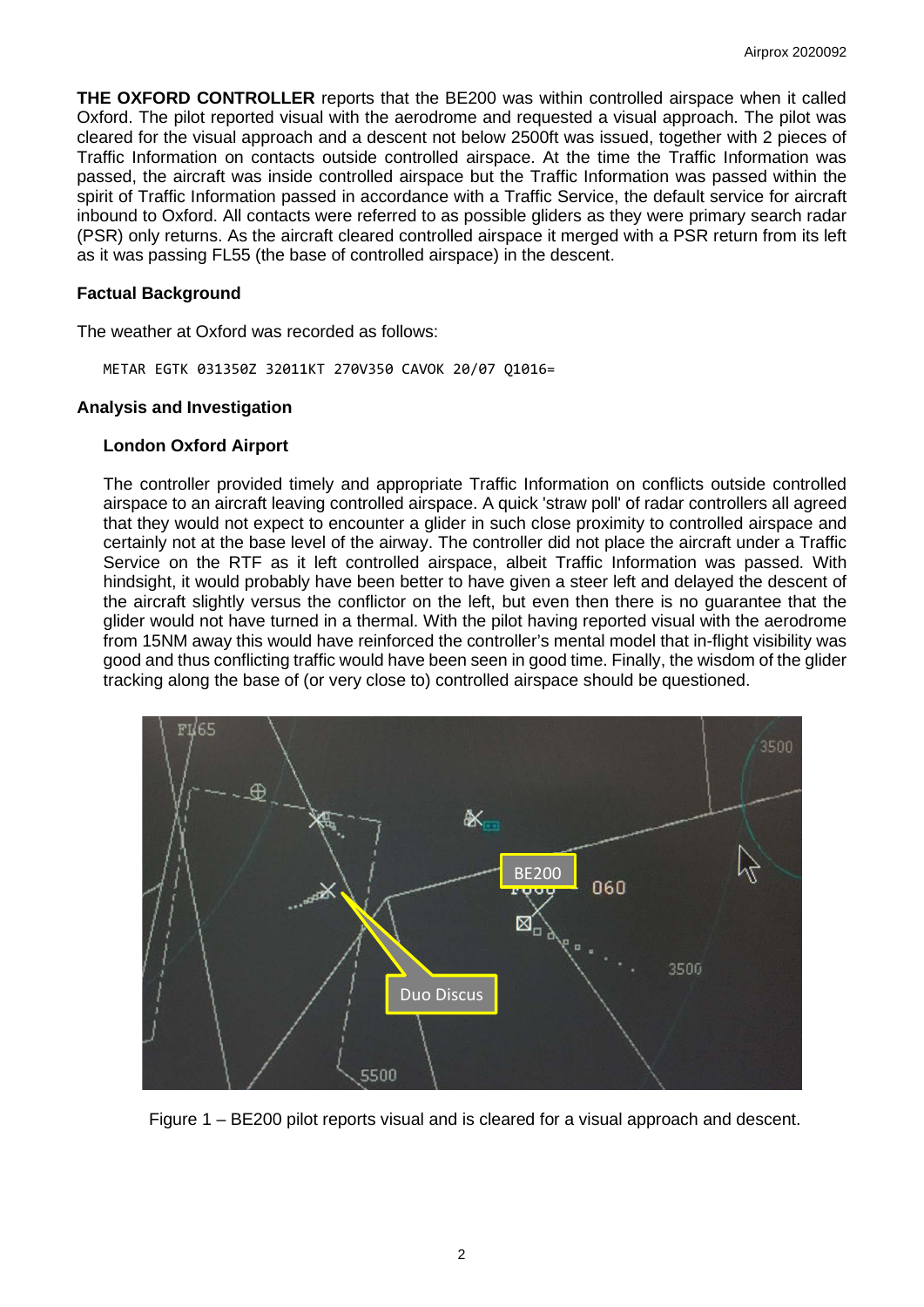

Figure 2 – Traffic Information passed on 2 x Gliders.



Figure 3 – CPA. Base of controlled airspace FL55

# **UKAB Secretariat**

The BE200 and Duo Discus pilots shared an equal responsibility for collision avoidance and not to operate in such proximity to other aircraft as to create a collision hazard.<sup>[3](#page-2-0)</sup> If the incident geometry is considered as converging then the BE200 pilot was required to give way to the Duo Discus.<sup>[4](#page-2-1)</sup>

<span id="page-2-0"></span><sup>3</sup> SERA.3205 Proximity.

<span id="page-2-1"></span><sup>4</sup> SERA.3210 Right-of-way (c)(2) Converging.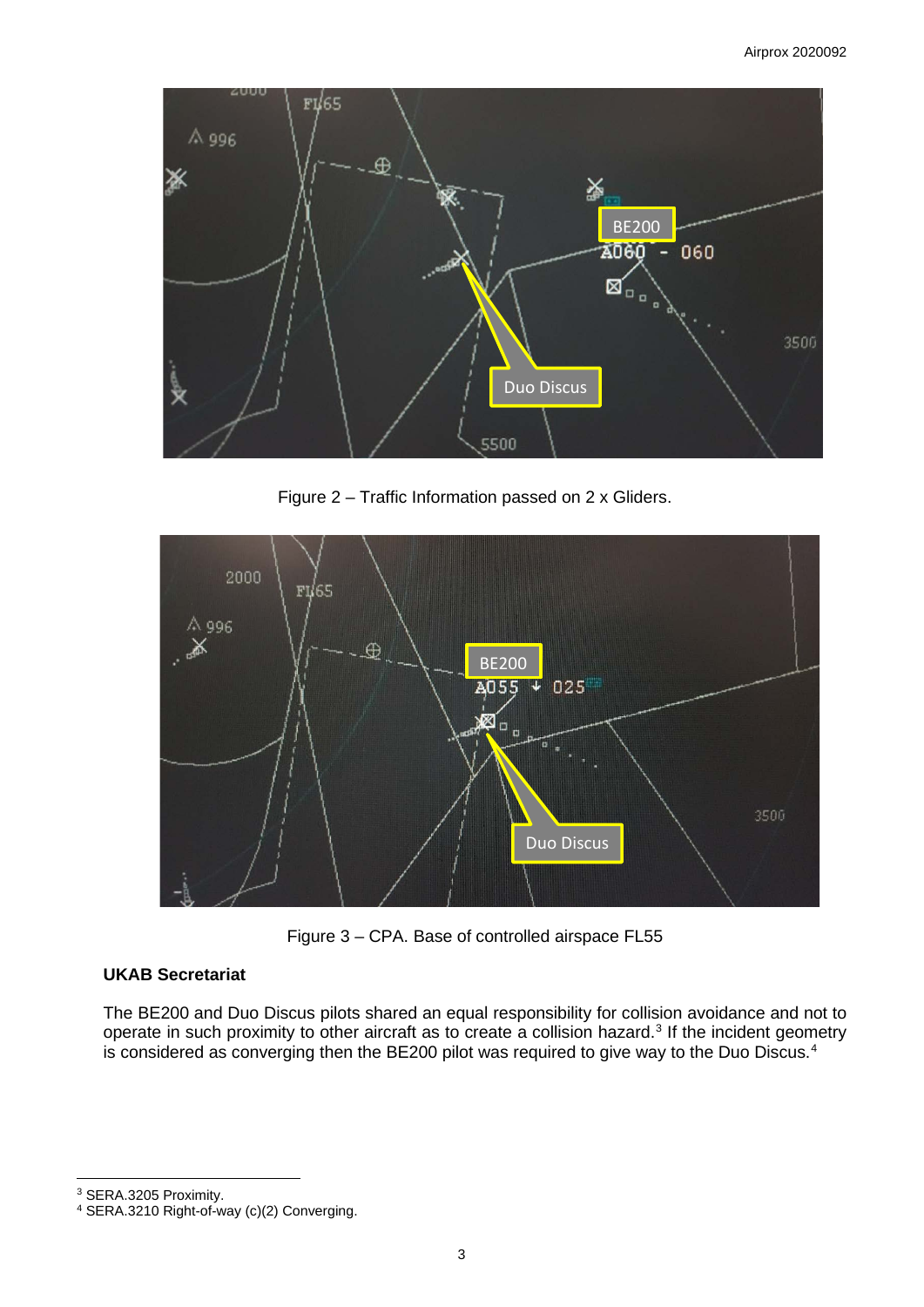## **Comments**

## **BGA**

The glider GPS data file confirms that the glider was about 1300ft below the base of controlled airspace and, combined with the radar data, that it was 1100ft below the BE200. We commend the Oxford controller for passing Traffic Information on the primary contacts; it is puzzling why the BE200 pilot's estimate of vertical separation should be so different, and on what basis the London Oxford investigation concludes that the glider was 'tracking along the base of (or very close to) controlled airspace'.

This was an exceptionally good soaring day, with cloud base above 5000ft over a wide area. On such days, gliders may be encountered anywhere within Class G airspace up to, and occasionally above, cloud base. We would hope that ATCOs at Oxford who frequently deal with gliding traffic would be aware of this.

## **Summary**

An Airprox was reported when a BE200 and a Duo Discus flew into proximity at Thame at 1349Z on Monday 3<sup>rd</sup> August 2020. The BE200 pilot was operating under IFR in VMC and in receipt of a Traffic Service from Oxford Radar. The Duo Discus pilot was operating under VFR in VMC and was not in receipt of an Air Traffic Service.

## **PART B: SUMMARY OF THE BOARD'S DISCUSSIONS**

Information available consisted of reports from both pilots, radar photographs/video recordings, GPS log files, a report from the air traffic controller involved and a report from the appropriate operating authority. Relevant contributory factors mentioned during the Board's discussions are highlighted within the text in bold, with the numbers referring to the Contributory Factors table displayed in Part C.

Due to the exceptional circumstances presented by the coronavirus pandemic, this incident was assessed as part of a 'virtual' UK Airprox Board meeting where members provided a combination of written contributions and dial-in/VTC comments.

The Board first considered the actions of the Oxford controller and agreed that their prioritisation of the passage of Traffic Information – albeit it was generic as the controller had had no height information on the primary contacts (**CF2**) – to the BE200 pilot, ahead of other tasks, was the correct course of action in the circumstances. However, and notwithstanding that the controller was working 'within the spirit of……a Traffic Service', members felt that instructions had been issued to the Beech 200 pilot without first having agreed an Air Traffic Service with the pilot (**CF1**). This had been contributory to the Airprox in that, had the controller delayed issuing instructions until the aircraft had been outside controlled airspace and placed under a UK FIS, the Beech 200 would likely have had even more vertical separation from the glider than had been the case. However, it was also acknowledged by the Board that the controller would have been wishing to allow the pilot to commence their descent into their destination as there were limited track miles in which they could have done so.

The Board then discussed the actions of the Beech 200 pilot. Members heard that the pilot had been unsure of the kind of Air Traffic Service that they had been under; they had received the first passage of Traffic Information while still within controlled airspace, leading them to believe that the glider may have also been within controlled airspace as there had been no height information attached to the Traffic Information (**CF3**). The Board lamented the lack of compatibility between the TCAS equipment carried by the Beech 200 and the FLARM carried by the Duo Discus [the equipment was confirmed by Board members with knowledge of each specific aircraft, due to neither pilot reporting that element] as this had undoubtedly reduced the situational awareness of the Beech 200 pilot (**CF4**). However, the Board noted that the pilot had used the Traffic Information from the Oxford controller to cue their lookout, and that they had become concerned when they had sighted the Duo Discus below them (**CF5**), although the Board could not consolidate why the Beech 200 pilot's estimation of the glider's altitude, and therefore the vertical separation, differed significantly from the actuality.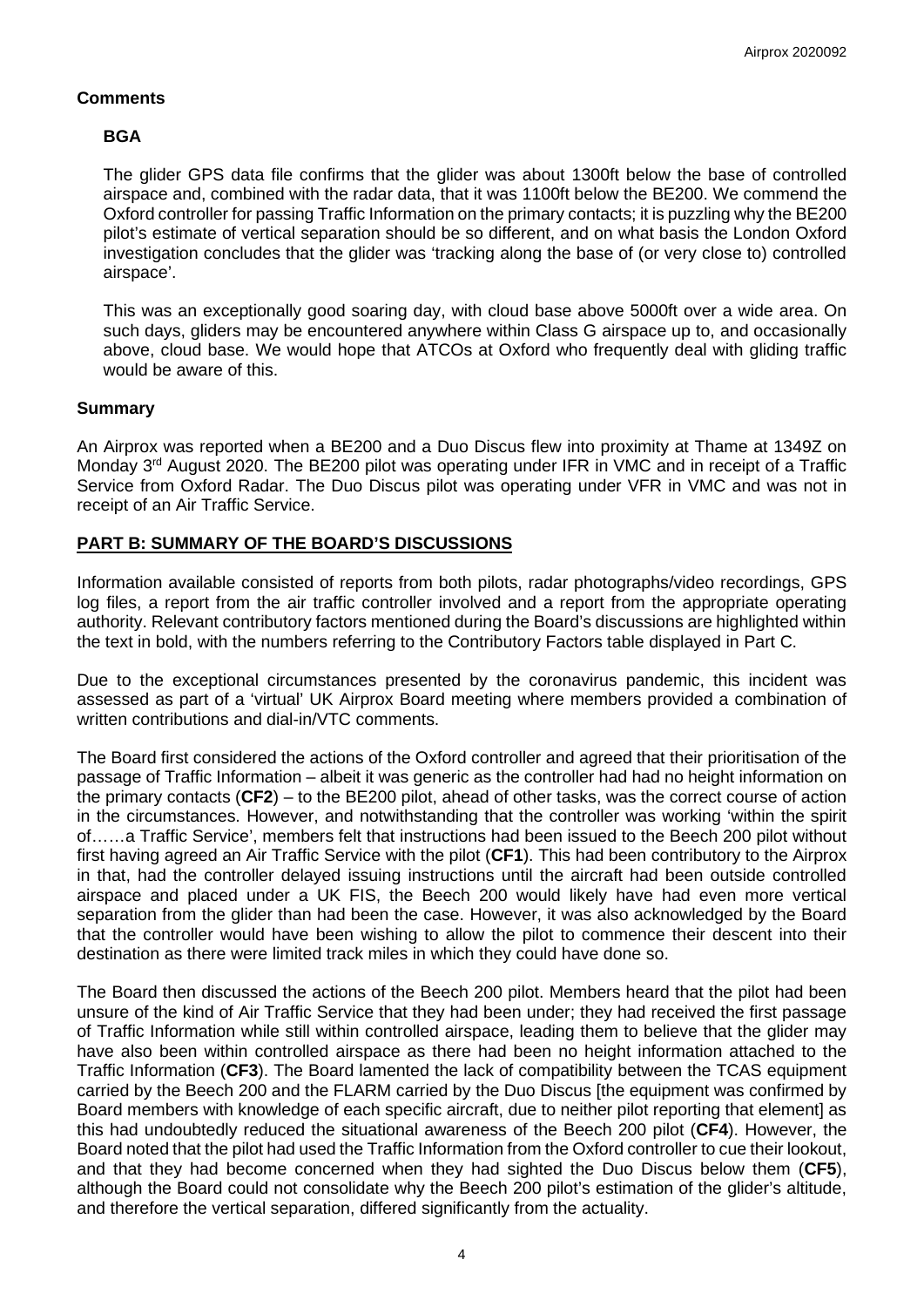Turning to the actions of the Duo Discus pilot, the Board discussed the potential opportunities that the glider pilot had had to alert others to their presence. The glider had been FLARM-equipped, but this had been incompatible with the TCAS fitted to the Beech 200 and the SSR equipment used by the Oxford controller. A glider pilot member questioned why the FLARM 'picture' [available through numerous internet websites] had not been made available to the Oxford controller in some form, as the member was aware that this facility is in use at some airfields. This view was addressed by advice from a CAA advisor that FLARM-derived information is incompatible with current, approved and assured, systems but that work was ongoing within the CAA to better understand how secure and assured information from sources other than SSR can be used to improver controllers' situational awareness. Another Board member proffered that the glider pilot could have called Oxford or Benson and informed them of their position and intentions, but it was not known to the Board if the glider pilot had possessed an RT licence permitting them to communicate on the radio with Air Traffic Control Units. A lengthy discussion then ensued regarding of how best different airspace users can inform others of their activity, but no single solution or advice that could be employed by all airspace users could be found. Collectively, the Board's general view was that it is better to communicate than not – in the interests of Flight Safety – and that no pilot should be reluctant to communicate with an Air Traffic Control Unit as it would benefit themselves and others to do so. In the event, the Duo Discus pilot had not been in communication with an Air Traffic Control Unit and, with a FLARM that was incompatible with the transponder carried by the Beech 200 (**CF4**) had not had any situational awareness of the presence of the Beech 200 until they saw it passing above them (**CF3**).

Finally, members discussed the risk associated with this Airprox. The Board took into account both pilots' estimation of separation and the glider pilot's assessment of the risk of collision. Members were grateful to the glider pilot for providing their GPS log files, as this had enabled the UKAB Secretariat to extract the altitude information for comparison with the SSR Mode C readout from the Beech 200. The recorded vertical separation of circa 1100ft (measured from 2 different data sources) corroborated the Duo Discus pilot's estimation, and the Board considered that this therefore represented a situation in which normal safety standards and parameters had pertained and that there had been no risk of collision; Risk Category E.

# **PART C: ASSESSMENT OF CONTRIBUTORY FACTORS AND RISK**

# Contributory Factors:

|     | 2020092                                                        |                                            |                                                                      |  |  |  |  |  |  |  |
|-----|----------------------------------------------------------------|--------------------------------------------|----------------------------------------------------------------------|--|--|--|--|--|--|--|
| CF. | Factor                                                         | <b>Description</b>                         | Amplification                                                        |  |  |  |  |  |  |  |
|     | <b>Ground Elements</b>                                         |                                            |                                                                      |  |  |  |  |  |  |  |
|     | • Regulations, Processes, Procedures and Compliance            |                                            |                                                                      |  |  |  |  |  |  |  |
| 1   | <b>Human Factors</b>                                           | • ATM Regulatory Deviation                 | Regulations and/or procedures not complied with                      |  |  |  |  |  |  |  |
|     | • Situational Awareness and Action                             |                                            |                                                                      |  |  |  |  |  |  |  |
| 2   | Contextual                                                     | • Situational Awareness and Sensory Events | The controller had only generic, late or no Situational<br>Awareness |  |  |  |  |  |  |  |
|     | <b>Flight Elements</b>                                         |                                            |                                                                      |  |  |  |  |  |  |  |
|     | • Situational Awareness of the Conflicting Aircraft and Action |                                            |                                                                      |  |  |  |  |  |  |  |
| 3   | Contextual                                                     | • Situational Awareness and Sensory Events | Pilot had no, late or only generic, Situational Awareness            |  |  |  |  |  |  |  |
|     | • Electronic Warning System Operation and Compliance           |                                            |                                                                      |  |  |  |  |  |  |  |
| 4   | Technical                                                      | • ACAS/TCAS System Failure                 | Incompatible CWS equipment                                           |  |  |  |  |  |  |  |
|     | • See and Avoid                                                |                                            |                                                                      |  |  |  |  |  |  |  |
| 5   | <b>Human Factors</b>                                           | • Perception of Visual Information         | Pilot was concerned by the proximity of the other<br>aircraft        |  |  |  |  |  |  |  |

Degree of Risk: E